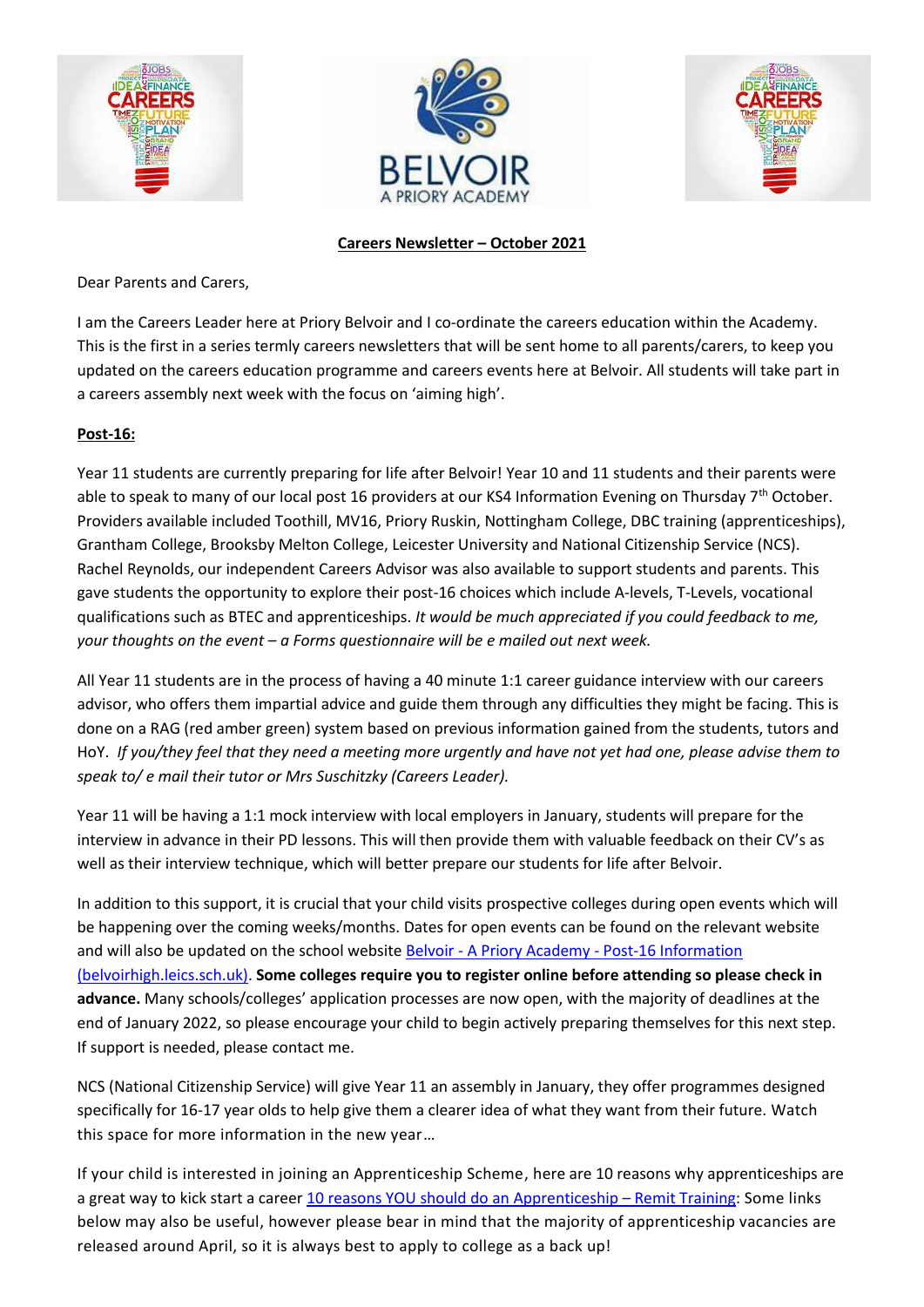#### [nationalhelpdesk@findapprenticeship.service.gov.uk](mailto:nationalhelpdesk@findapprenticeship.service.gov.uk)

**All young people are required to remain in education or education based training/employment until the age of 18. This is a government policy and must be adhered to. For more information and guidance please use our career website or get in touch with our careers team for personalised support.** 

# **Open days for some of the local Post-16 providers (please check the websites for more details of times/courses/registration etc.):**

| Confetti Institute <sup>9/10/21</sup><br>of Creative<br>Technologies |                        | Open Days - Confetti Institute of Creative Technologies                           | 10am - 3pm                           |
|----------------------------------------------------------------------|------------------------|-----------------------------------------------------------------------------------|--------------------------------------|
| Nottingham<br>College                                                | 12, 13 and<br>14/10/21 | Open Evenings   Nottingham College                                                | 5pm - 7pm                            |
| Brooksby<br>Melton College -<br><b>Melton Campus</b>                 | 30/10/21               | College Taster Day & Open Day - Melton Campus - Brooksby<br><b>Melton College</b> | 9am - 1pm                            |
| <b>Toot Hill Sixth</b><br>Form                                       | 4/11/21                | More details to follow                                                            |                                      |
| <b>Priory Ruskin</b><br>Academy                                      | 18/11/21               | More details to follow                                                            |                                      |
| Grantham<br>College                                                  | 18/11/21               | <b>Grantham College</b>                                                           | 5pm - 8pm                            |
| Lincoln College -<br>Lincoln campus                                  | 19/10/21               | Open Days, Lincoln College                                                        | 4.30pm - 8pm                         |
|                                                                      | 20/11/21               |                                                                                   | <b>OR</b>                            |
|                                                                      | 25/1/22                |                                                                                   | 10am - 2pm                           |
|                                                                      | 19/3/22                |                                                                                   | (please check on                     |
|                                                                      | 11/5/22                |                                                                                   | college website<br>which times apply |
|                                                                      | 25/6/22                |                                                                                   | to each date)                        |
| Lincoln College -<br>Newark Campus 28/4/22                           | 11/11/21               | Open Days, Lincoln College                                                        | 4.30pm - 7pm                         |
|                                                                      | 23/2/22                |                                                                                   |                                      |
|                                                                      |                        |                                                                                   | EXCEPT 11/6/22,<br>which is 10am -   |
|                                                                      | 11/6/22                |                                                                                   | 1pm                                  |
| Nottingham<br>College                                                | 9, 10, 16,<br>17 and   | Open Evenings   Nottingham College                                                | 5pm - 7pm                            |
|                                                                      | 18/11/21               |                                                                                   |                                      |